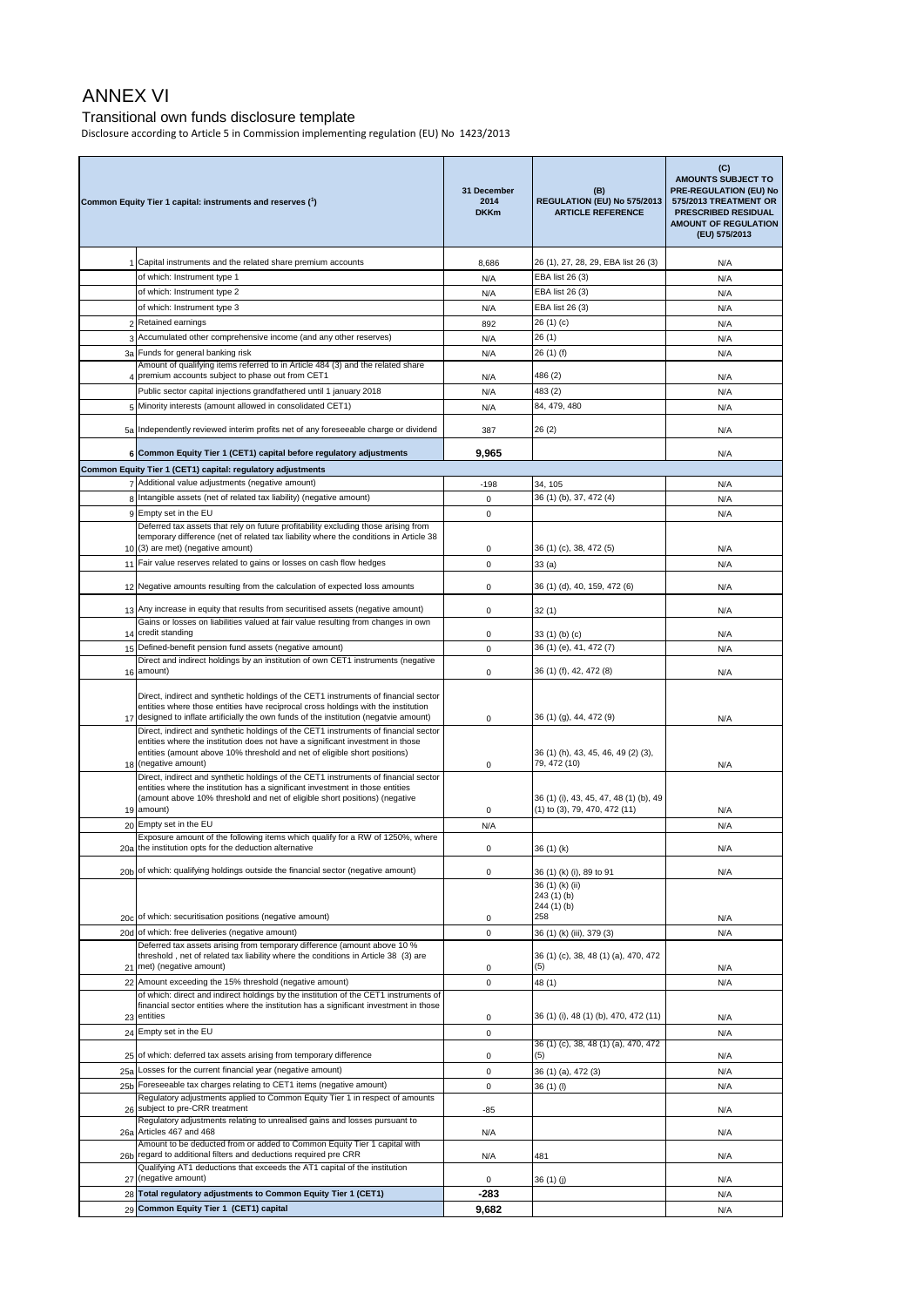|                 | Additional Tier 1 (AT1) capital: instruments                                                                                                                             |             |                                                                          |     |
|-----------------|--------------------------------------------------------------------------------------------------------------------------------------------------------------------------|-------------|--------------------------------------------------------------------------|-----|
|                 | 30 Capital instruments and the related share premium accounts                                                                                                            | 0           | 51, 52                                                                   | N/A |
|                 | 31 of which: classified as equity under applicable accounting standards                                                                                                  | $\mathbf 0$ |                                                                          | N/A |
| 32              | of which: classified as liabilities under applicable accounting standards                                                                                                | 0           |                                                                          | N/A |
|                 | Amount of qualifying items referred to in Article 484 (4) and the related share                                                                                          |             |                                                                          |     |
| 33              | premium accounts subject to phase out from AT1                                                                                                                           | 0           | 486 (3)                                                                  | N/A |
|                 | Public sector capital injections grandfathered until 1 january 2018                                                                                                      | $\mathbf 0$ | 483 (3)                                                                  | N/A |
|                 |                                                                                                                                                                          |             |                                                                          |     |
|                 | Qualifying Tier 1 capital included in consolidated AT1 capital (including minority                                                                                       |             |                                                                          |     |
| 34              | interest not included in row 5) issued by subsidiaries and held by third parties                                                                                         | 0           | 85, 86, 480                                                              | N/A |
| 35              | of which: instruments issued by subsidiaries subject to phase-out                                                                                                        | $\mathbf 0$ | 486 (3)                                                                  | N/A |
| 36              | Additional Tier 1 (AT1) capital before regulatory adjustments                                                                                                            | 0           |                                                                          | N/A |
|                 | Additional Tier 1 (AT1) capital: regulatory adjustments                                                                                                                  |             |                                                                          |     |
|                 | Direct and indirect holdings by an institution of own AT1 instruments (negative                                                                                          |             |                                                                          |     |
| 37              | amount)                                                                                                                                                                  | 0           | 52 (1) (b), 56 (a), 57, 475 (2)                                          | N/A |
|                 | Holdings of the AT1 instruments of financial sector entities where those entities                                                                                        |             |                                                                          |     |
|                 | have reciprocal cross holdings with the institution designed to inflate artificially                                                                                     |             |                                                                          |     |
|                 | the own funds of the institution (negative amount)                                                                                                                       | 0           | 56 (b), 58, 475 (3)                                                      | N/A |
|                 | Direct, indirect and synthetic holdings of the AT1 instruments of financial sector<br>entities where the institution does not have a significant investment in those     |             |                                                                          |     |
|                 | entities (amount above 10% threshold and net of eligible short positions)                                                                                                |             |                                                                          |     |
| 39              | (negative amount)                                                                                                                                                        | 0           | 56 (c), 59, 60, 79, 475 (4)                                              | N/A |
|                 | Direct, indirect and synthetic holdings of the AT1 instruments of financial sector                                                                                       |             |                                                                          |     |
|                 | entities where the institution has a significant investment in those entities                                                                                            |             |                                                                          |     |
|                 | (amount above 10% threshold and net of eligible short positions) (negative                                                                                               |             |                                                                          |     |
| 40              | amount)                                                                                                                                                                  | 0           | 56 (d), 59, 79, 475 (4)                                                  | N/A |
|                 | Regulatory adjustments applied to Additional Tier 1 capital in respect of amounts                                                                                        |             |                                                                          |     |
|                 | subject to pre-CRR treatment and transitional treatments subject to phase-out as                                                                                         |             |                                                                          |     |
| 41              | prescribed in Regulation (EU) No 585/2013 (ie. CRR residual amounts)                                                                                                     | N/A         |                                                                          | N/A |
|                 | Residual amounts deducted from Additional Tier 1 capital with regard to                                                                                                  |             | 472, 473(3)(a), 472 (4), 472 (6),                                        |     |
|                 | deduction from Common Equity Tier 1 capital during the transitional period                                                                                               |             | 472 (8) (a), 472 (9), 472 (10) (a),                                      |     |
| 41a             | pursuant to article 472 of Regulation (EU) No 575/2013                                                                                                                   | N/A         | 472 (11) (a)                                                             | N/A |
|                 | Residual amounts deducted from Additional Tier 1 capital with regard to                                                                                                  |             |                                                                          |     |
| 41 <sub>b</sub> | deduction from Tier 2 capital during the transitional period pursuant to article 475<br>of Regulation (EU) No 575/2013                                                   | N/A         | 477, 477 (3), 477 (4) (a)                                                | N/A |
|                 | Amounts to be deducted from added to Additional Tier 1 capital with regard to                                                                                            |             |                                                                          |     |
| 41c             | additional filters and deductions required pre- CRR                                                                                                                      | N/A         | 467, 468, 481                                                            | N/A |
|                 | Qualifying T2 deductions that exceed the T2 capital of the institution (negative                                                                                         |             |                                                                          |     |
| 42              | amount)                                                                                                                                                                  | 0           | 56 (e)                                                                   | N/A |
|                 | 43 Total regulatory adjustments to Additional Tier 1 (AT1) capital                                                                                                       | 0           |                                                                          | N/A |
|                 | 44 Additional Tier 1 (AT1) capital                                                                                                                                       | 0           |                                                                          | N/A |
|                 | 45 Tier 1 capital (T1 = CET1 + AT1)                                                                                                                                      | 9,682       |                                                                          | N/A |
|                 |                                                                                                                                                                          |             |                                                                          |     |
|                 | Tier 2 (T2) capital: instruments and provisions                                                                                                                          |             |                                                                          |     |
|                 |                                                                                                                                                                          |             |                                                                          |     |
| 46              | Capital instruments and the related share premium accounts                                                                                                               | 0           | 62, 63                                                                   | N/A |
|                 | Amount of qualifying items referred to in Article 484 (5) and the related share                                                                                          |             |                                                                          |     |
| 47              | premium accounts subject to phase out from T2                                                                                                                            | 0           | 486 (4)                                                                  | N/A |
|                 | Public sector capital injections grandfathered until 1 january 2018                                                                                                      | 0           | 483 (4)                                                                  | N/A |
|                 | Qualifying own funds instruments included in consolidated T2 capital (including                                                                                          |             |                                                                          |     |
| 48              | minority interest and AT1 instruments not included in rows 5 or 34) issued by<br>subsidiaries and held by third party                                                    | 0           | 87, 88, 480                                                              | N/A |
|                 |                                                                                                                                                                          |             |                                                                          |     |
| 49              | of which: instruments issued by subsidiaries subject to phase-out                                                                                                        | 0           | 486 (4)                                                                  | N/A |
| 50              | Credit risk adjustments                                                                                                                                                  | 0           | 62 (c) & (d)                                                             | N/A |
|                 | 51 Tier 2 (T2) capital before regulatory adjustment                                                                                                                      | $\mathbf 0$ |                                                                          | N/A |
|                 | Tier 2 (T2) capital: regulatory adjustments                                                                                                                              |             |                                                                          |     |
|                 | Direct and indirect holdings by an institution of own T2 instruments and                                                                                                 |             |                                                                          |     |
| 52              | subordinated loans (negative amount)                                                                                                                                     | 0           | 63 (b) (i), 66 (a), 67, 477 (2)                                          | N/A |
|                 |                                                                                                                                                                          |             |                                                                          |     |
|                 | Holdings of the T2 instruments and subordinated loans of financial sector entities<br>where those entities have reciprocal cross holdings with the institutions designed |             |                                                                          |     |
|                 | 53 to inflate artificially the own funds of the institution (negative amount)                                                                                            | 0           | 66 (b), 68, 477 (3)                                                      | N/A |
|                 | Direct, indirect and synthetic holdings of the T2 instruments and subordinated                                                                                           |             |                                                                          |     |
|                 | loans of financial sector entities where the institution does not have a significant                                                                                     |             |                                                                          |     |
|                 | investment in those entities (amount above 10 % threshold and net of eligible                                                                                            |             |                                                                          |     |
| 54              | short positions) (negative amount)                                                                                                                                       | 0           | 66 (c), 69, 70, 79, 477 (4)                                              | N/A |
| 54a             | Of which new holdings not subject to transitional arrangements                                                                                                           | 0           |                                                                          | N/A |
|                 | Of which holdings existing befor 1 January 2013 and subject to transitional                                                                                              |             |                                                                          |     |
| 54b             | arrangements                                                                                                                                                             | 0           |                                                                          | N/A |
|                 |                                                                                                                                                                          |             |                                                                          |     |
|                 | Direct, indirect and synthetic holdings of the T2 instruments and subordinated<br>loans of financial sector entities where the institution has a significant investment  |             |                                                                          |     |
|                 | 55 in those entities (net of eligible short positions) (negative amounts)                                                                                                | 0           | 66 (d), 69, 79, 477 (4)                                                  | N/A |
|                 | Regulatory adjustments applied to tier 2 in respect of amounts subject to pre-                                                                                           |             |                                                                          |     |
|                 | CRR treatment and transitional treatments subject to phase out as prescribed in                                                                                          |             |                                                                          |     |
| 56              | Regulation (EU) No 575/2013 (i.e. CRR residual amounts)                                                                                                                  | N/A         |                                                                          | N/A |
|                 | Residual amounts deducted from Tier 2 capital with regard to deduction from                                                                                              |             | 472, 472(3)(a), 472 (4), 472 (6),<br>472 (8), 472 (9), 472 (10) (a), 472 |     |
| 56a             | Common Equity Tier 1 capital during the transitional period pursuant to article<br>472 of Regulation (EU) No 575/2013                                                    | N/A         | (11) (a)                                                                 | N/A |
|                 | Residual amounts deducted from Tier 2 capital with regard to deduction from                                                                                              |             |                                                                          |     |
|                 | Additional Tier 1 capital during the transitional period pursuant to article 475 of                                                                                      |             | 475, 475 (2) (a), 475 (3), 475 (4)                                       |     |
| 56b             | Regulation (EU) No 575/2013                                                                                                                                              | N/A         | (a)                                                                      | N/A |
|                 | Amounts to be deducted from or added to Tier 2 capital with regard to additional                                                                                         |             |                                                                          |     |
| 56c             | filters and deductions required pre- CRR                                                                                                                                 | N/A         | 467, 468, 481                                                            | N/A |
| 57              | Total regulatory adjustments to Tier 2 (T2) capital                                                                                                                      | 0           |                                                                          | N/A |
| 58              | Tier 2 (T2) capital                                                                                                                                                      | $\mathbf 0$ |                                                                          | N/A |
| 59              | Total capital $(TC = T1 + T2)$                                                                                                                                           | 9,682       |                                                                          | N/A |
|                 | Risk weighted assets in respect of amounts subject to pre-CRR treatment and                                                                                              |             |                                                                          |     |
|                 | transitional treatments subject to phase out as prescribed in Regulation (EU) No<br>59a 575/2013 (i.e. CRR residual amount)                                              | N/A         |                                                                          | N/A |